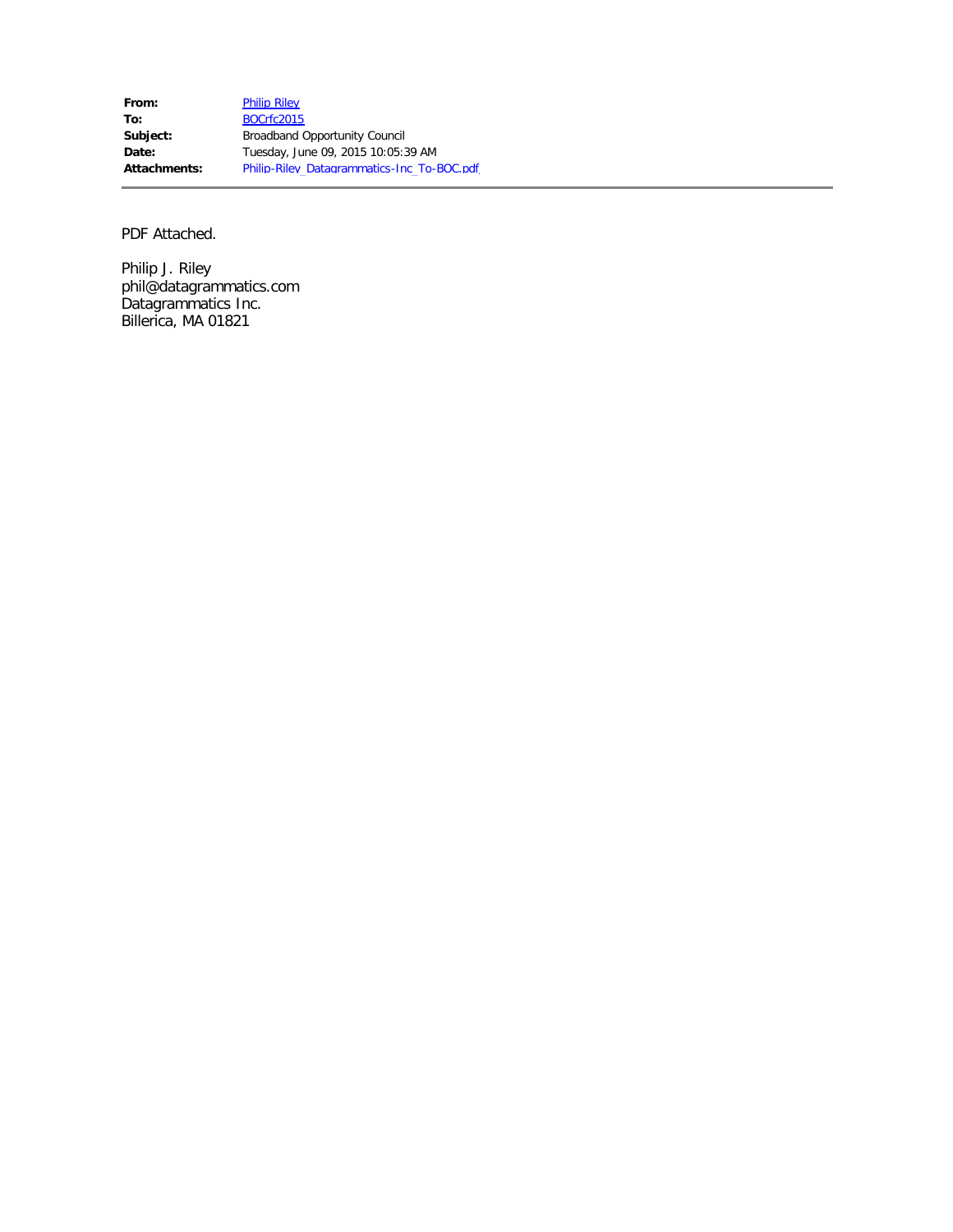Philip J. Riley Datagrammatics Inc.

Billerica, MA 01821 June 9, 2015

Broadband Opportunity Council, NTIA, U.S. Department of Commerce 1401 Constitution Avenue NW, Room 4626 Washington, DC 20230

RE: Request for Comment

Dear Broadband Opportunity Council,

I am writing in response to the Broadband Opportunity Council's Request for Comment printed in Volume 80, Number 82 of the Federal Register on April 29, 2015.

I will address questions 3, 4, and 27.

**Question 3**: *What Federal regulations and/or statutes could be modernized or adapted to promote broadband deployment and adoption?*

**Response to Question 3**: I see the need for 3 essential steps:

- Rescind the FCC's Open Internet order.
- Introduce modern and relevant telecommunications legislation creating a "unified communications service" classification.
- Classify Internet access as a "unified communications service".
- Implement the Universal Service Fund.

The FCC's Open Internet order creates outright bans on useful technology, principally prioritization and resource reservation. Banning the use of such mechanisms, at a time when Internet support for real-time services couldn't be more ready to blossom, is a huge misstep in telecommunications policy. The Open Internet rules effectively remove the ability for broadband service providers to develop and offer service-level agreements that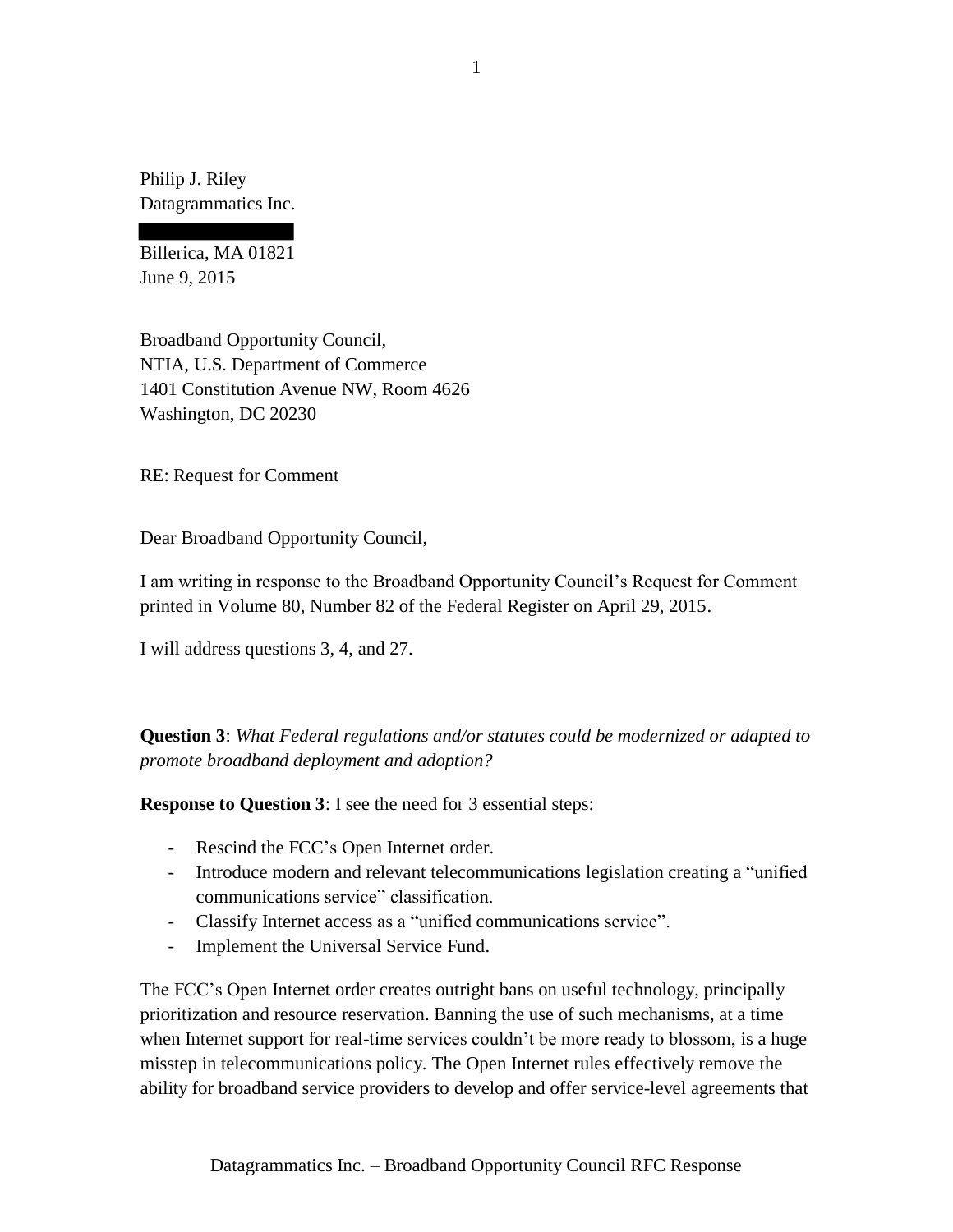could guarantee end-to-end performance for customers. They also particularly disadvantage residential and small business, while exempting enterprise.

Introduction of modern and relevant telecommunications legislation is the answer. The problem is that when considering the classifications of "telecommunications service" and "information service", neither reflect the reality of today's Internet. Today's Internet is a "unified communications service" of multiple products with differing requirements. I recommend creating a new, fresh, clean classification which accurately describes today's Internet while leaving room to grow. That classification is a "unified communications service". Such a service should recognize the reality of real-time Internet service requirements, and have no outright bans on particular technology.

Then, classification of mass-market broadband as a "unified communications service" should take place.

Finally, implementation of the Universal Service Fund on such a service would be beneficial to expand the reach and value of the network. In addition to associating myself with the goals of bringing beneficial service to unconnected people, I also firmly agree with theories stating that additional nodes on a network increase overall network value.

**Question 4**: *As the federal government transitions to delivering more services online,*  what should government do to provide information and training to those who have not *adopted broadband? What should the federal government do to make reasonable accommodations to those without access to broadband?*

**Response to Question 4**: This is a difficult issue. 4 things should be done:

- Support public Internet access and computer training programs for disadvantaged individuals.
- Explore option of zero-rating data to-and-from online government services.
- Maintain traditional paper filing and correspondence options for now.
- Commission a comprehensive study on the very complicated issue of replacing a government-run correspondence network (The Post Office), with Internet access for essential services.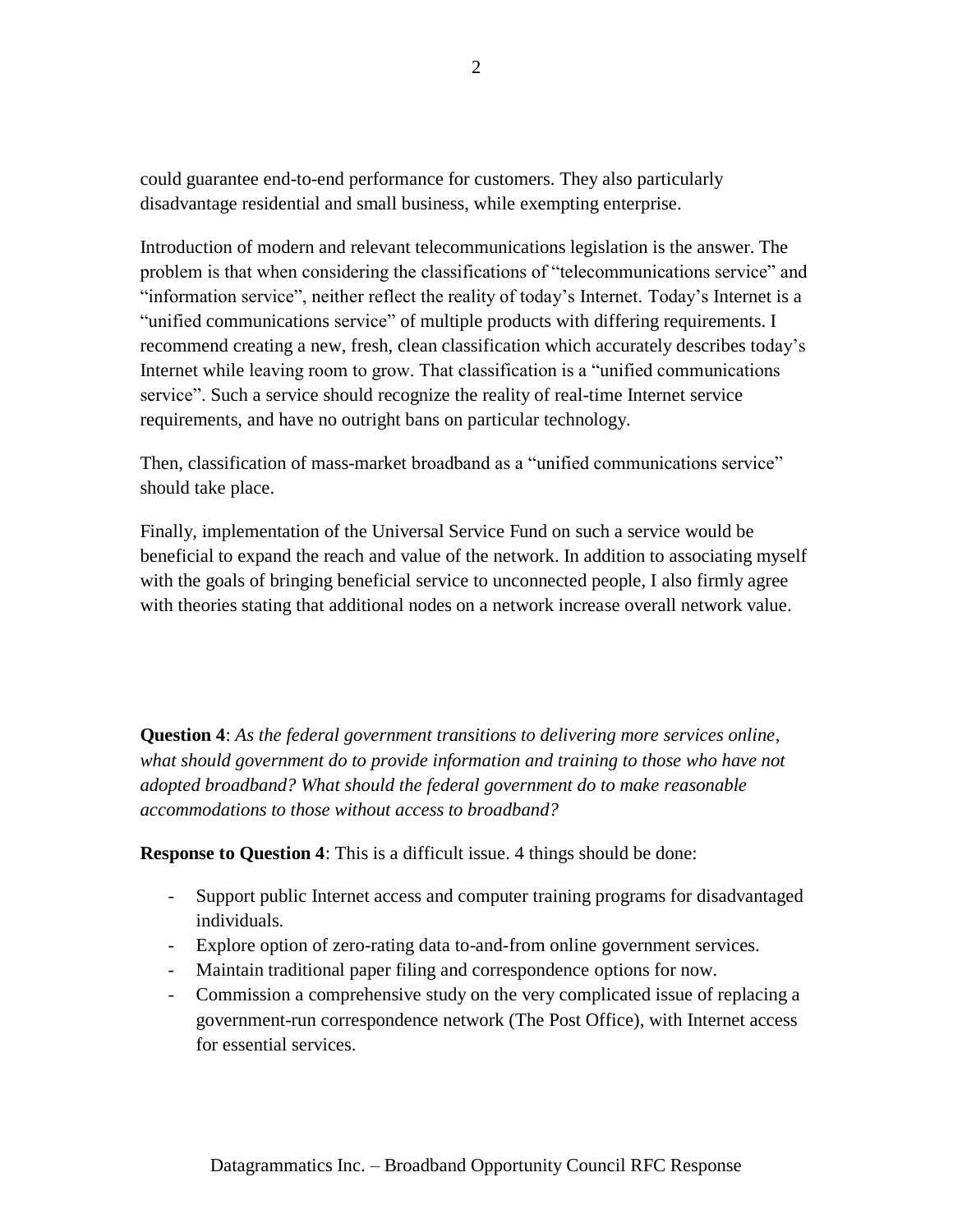Within my particular experience, I have seen many homeless and variously disabled persons who have joined state-funded programs that train them in basic computer use, and access public computer labs in hospitals, at social programs, as well as at the local library. They sign up for government programs such as SSI and disability, search for many things such as shelters and housing, and many other essential activities. These programs need to be supported. Also, when a person is homeless, they may not have a physical address to receive correspondence, while email and text messaging services can continue a line of communication. I am strongly in favor of cellular phone and data subsidies/assistance for these individuals.

In the case of any metered-data access (like many wireless or satellite plans), the government should explore the feasibility of zero-rating all access to online government services. This way, no citizen will be charged for access to online government services, and will not have dis-incentive to adopt broadband access for online government information.

Maintaining traditional government postal-based services is still important, and should not be abandoned yet. Please see next paragraph.

What is immediately needed is large-scale and detailed study of the many issues involved in requiring citizen-to-government correspondence and filings to become Internet-only. This essentially is replacing the federal government-run post office with a disparate group of commercial, non-profit/cooperative, and state/regional/local government networks. Also, storage of such correspondence may in fact be physically located in data centers in other regions or countries. This is a complex issue which requires scrutiny of many facets such as privacy, jurisdiction, cost, etc. A full study is needed.

**Question 27**: *What information about existing broadband services should the Executive Branch collect to inform decisions about broadband investment, deployment, and adoption?*

**Response to Question 27**: I recommend 3 actions:

- Identify the goal.
- Rescind the FCC's Open Internet rules on network performance metrics reporting.
- Focus information collection efforts on carrier trouble-ticket reports.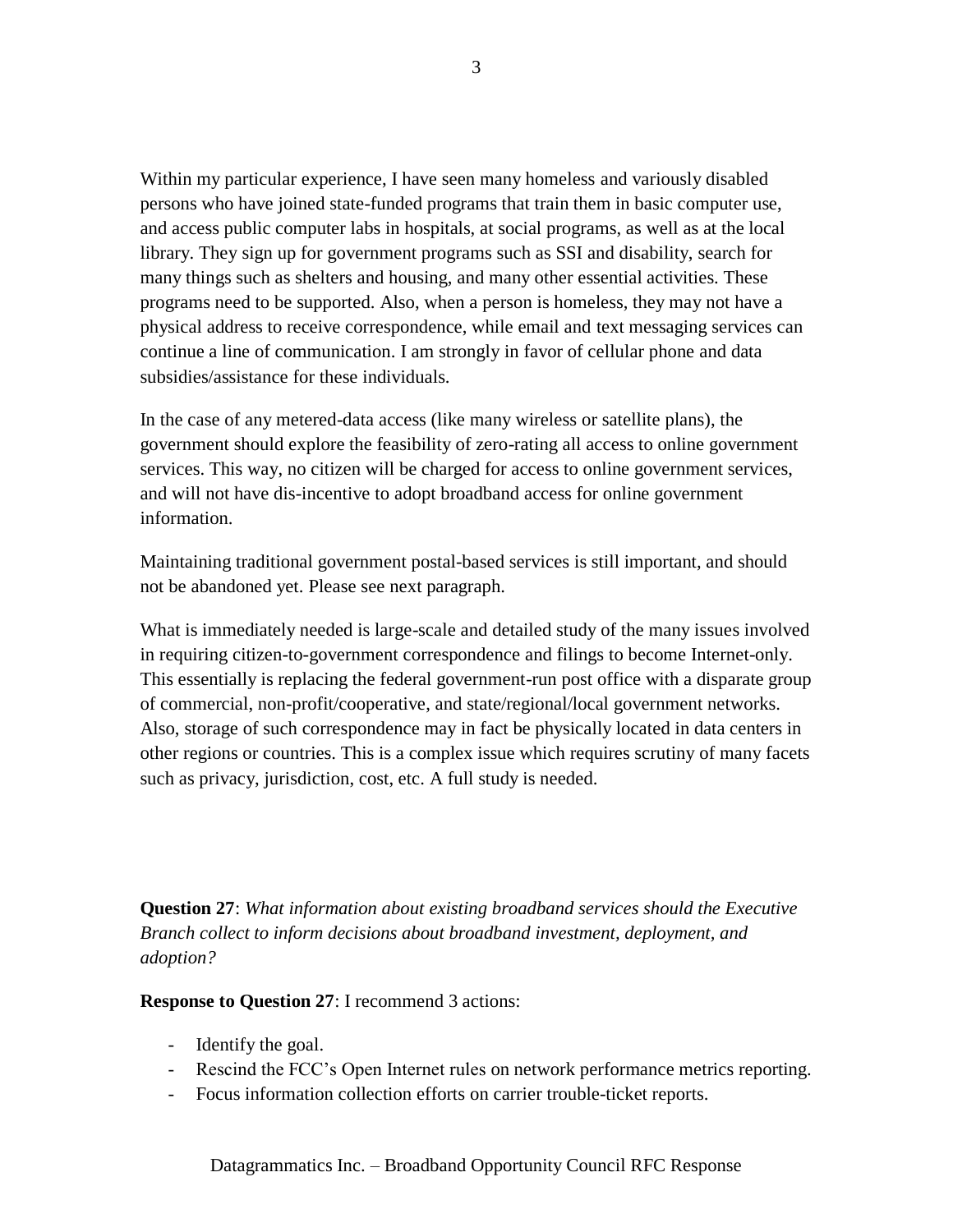The ultimate goal, as I believe it to be, is to ensure customers are receiving the quality service that they are paying for. I believe current efforts are well-intentioned, but heading in the wrong direction.

The FCC's Open Internet rules are beginning down a path of requiring carrier reporting of network metric measurements. I complete disagree with any such approach for many reasons, detailed below.

*Network metrics are technology dependent*. Every network technology is not created equally, and will have different metrics of measurement. Packets or frames? Buffers? Queues? Packet size? Fragmentation? Collisions? Retransmit countdown? The list is endless. Also, future network technologies may not even use similar terminology, or processes. Unless you want to write a different set of rules for every possible network technology and configuration, this effort will prove futile. The current rules must be rescinded and the FCC's trajectory must be changed.

*Different services have different network demands*. Some services require low latency from the network. Some require low-jitter. Others require low datagram loss. In other words, metrics are relevant to the service's needs. Trying to fit all services into one universal metrics box is to fundamentally misunderstand the varied needs of current and future services.

*Carriers will require equipment vendors to focus on "passing the metrics test" as opposed to other technological developments*. Much has been said of schools "teaching to the test" and leaving out critical thinking and problem-solving. And similarly, standardization and publication of network metrics will cause equipment manufacturers to be pressured into designing equipment to simply have "good numbers" at the expense of other options and functionality.

*Customers will be confused*. Mass-market broadband customers are not network engineers. Giving them a myriad of new metrics to consider is not helpful, it will confuse them. What amount of packet loss is "good"? How little jitter do they "need"? Also, many consumers do not understand that the Internet is a network of networks, and will always blame the carrier they pay the bill to, regardless of the true source of the reported metric's displeasing number.

What needs to be done, is to stop dabbling in technological metrics, and focus on customer trouble ticket reports. Total number of complaints, geographic regions, complaint categories, what problems the carrier technicians find, time to repair, and how the troubles are finally resolved are extremely relevant elements of information. I